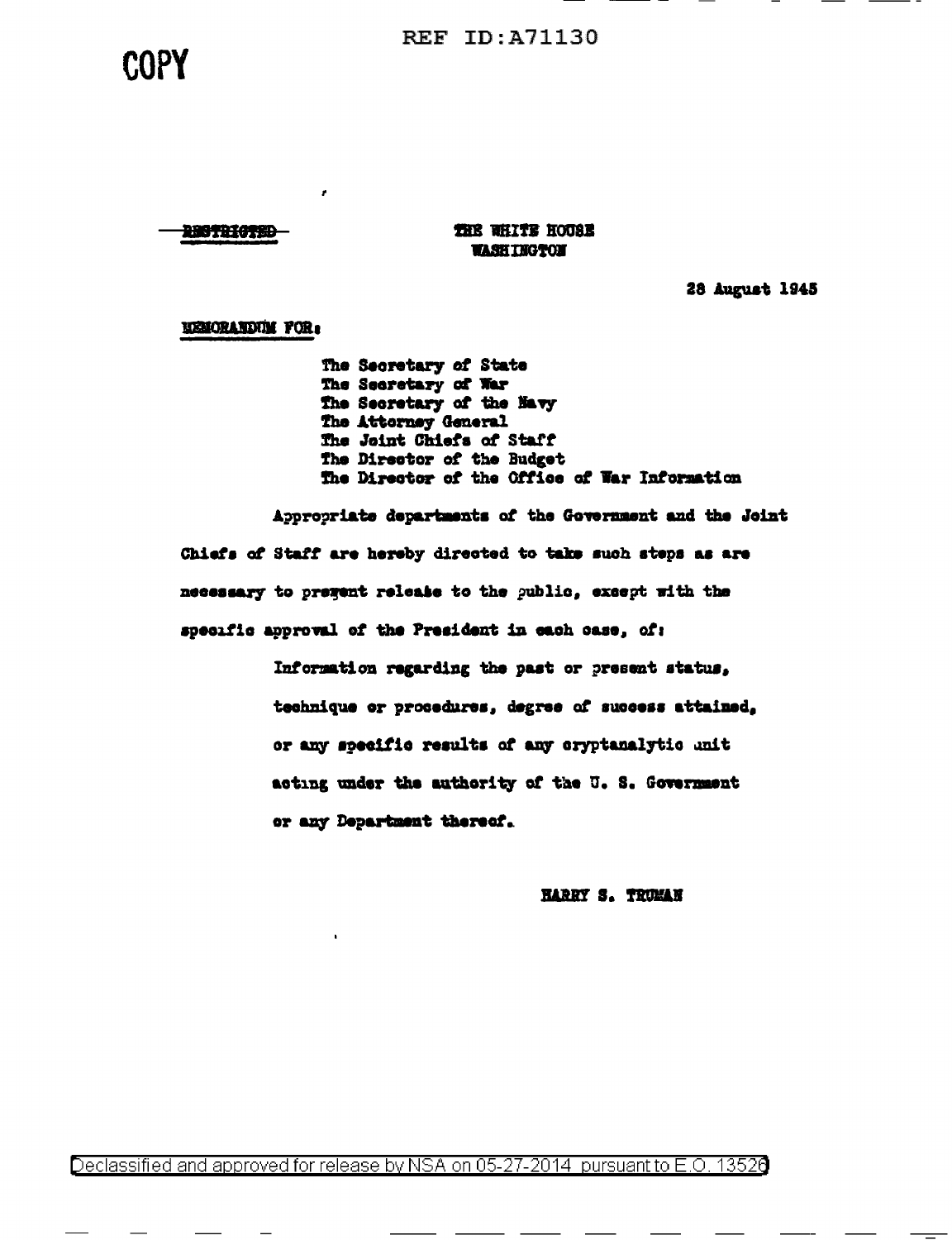#### LECTURE #3

#### I. COMMUNICATION SECURITY

a. (1) Deway was President of U.S. and Commander in Chief, U.S. Navy, Chief of Staff, Army and other high ranking Government officials journeyed several times half way around the world to attend special meetings and conferences. (Travelled safely)

(2) On the other hand, the gentleman who was reported to have said in 1941: "I'm looking forward to dictating peace terms in the White House." Yet. the Commander in Chief of Jap Comb Staff - Admiral Laoroku Yamamota, while in the course of an ordinary inspection tour, died in a flaming Jap bomber that crashed on the Solomon Islands in April 1943. Accident? "Accidents don't happen - they are brought about."

b. (1) Ever think about the tramendous number of communications required to handle an operation like Torch and Overlord?

(2) Communication security responsible for success.

c. Communication security - embraces all measures designed to deny to unauthorized persons such information of military value as might be derived from our communications.

d. Three basic elements to communication security:

- (1) Physical security
- (2) Transmission security
- (3) Cryptographic security

e. Physical security safeguards:

(1) Extensive and comprehensive accounting system for every single item

(2) Office courier for delivery

(3) Complete and adequate instructions and means for destruction in emergencies. ì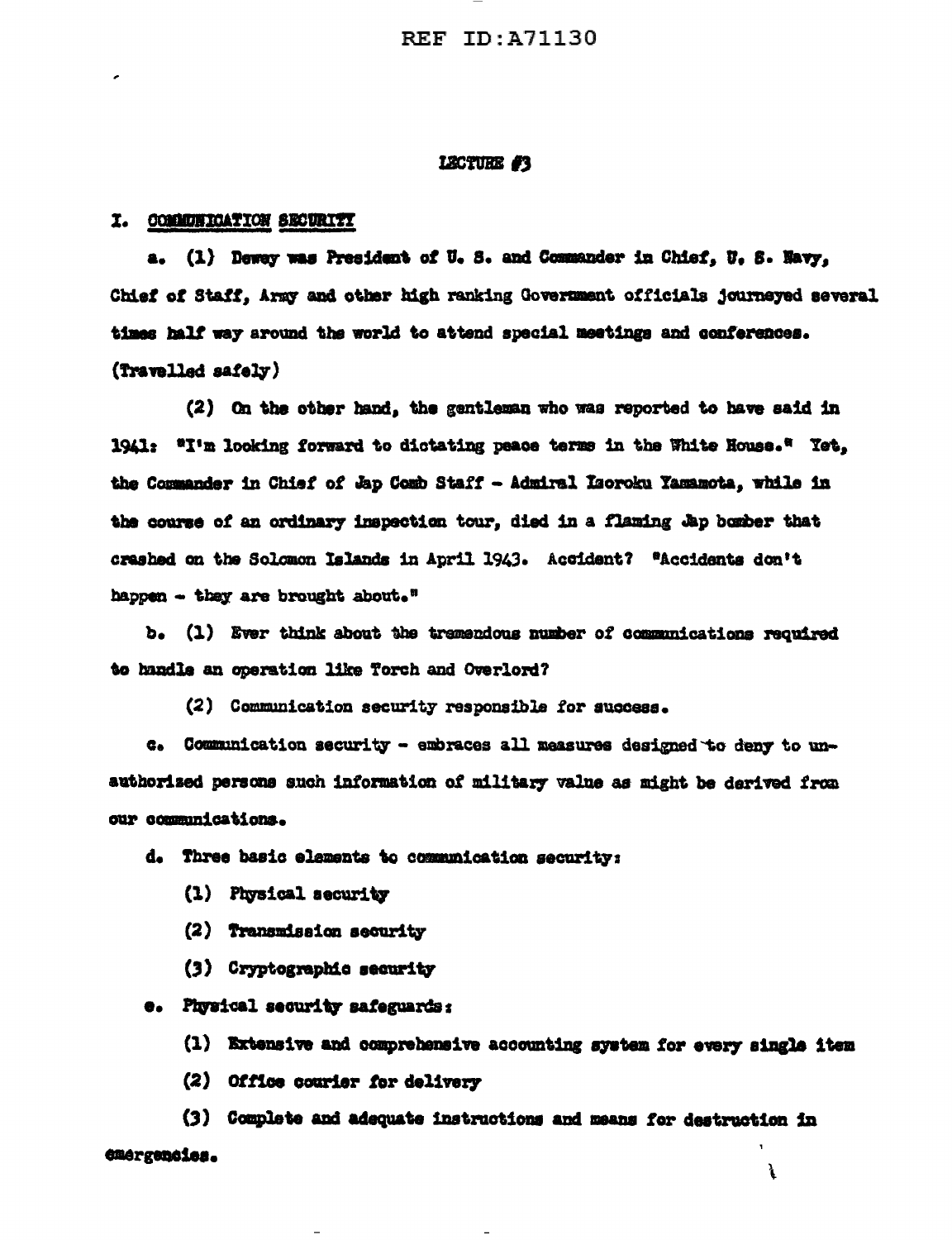- (4) Rules for physical safeguarding (code rooms and etc)
- (5) Cryptographic clearances
- (6) Inspections
- (7) Colmar Incident

## f. Transmission security

- (1) Provide operating procedures which give least information to enemy
	- (a) Hidden addresses
	- (b) Changing call signs and frequencies
- (2) Nonitoring checks on violations
- (3) Prevention of deception by enemy

## g. Cryptographic security

(1) Provision of adequate cryptographic systems to meet all needs - over high level material - unbreakable. (Maintenance)

(2) Continuous research in this field - for cryptographic messages -

## eifony - cifax.

- (3) Cryptographic systems used by Army divided into:
	- (a) Normal
	- (b) Standby
	- (c) Emergency
- $(4)$  Cryphonets world wide isolation system, etc.
- (5) Reporting of compromises (AR 380-5)

(Marine on Kwajalein, who during mop up operations in June 1944 stumbled across body of a dead Jap - a piece of water scaked paper lying boside Jap attracted his eye - was in English. Paper was Navy Department document - a code widely used in Pacific. Ap writing on it - indicated "received 3 January 1944." Immediate check made as to responsibility for loss of document - Barrowed